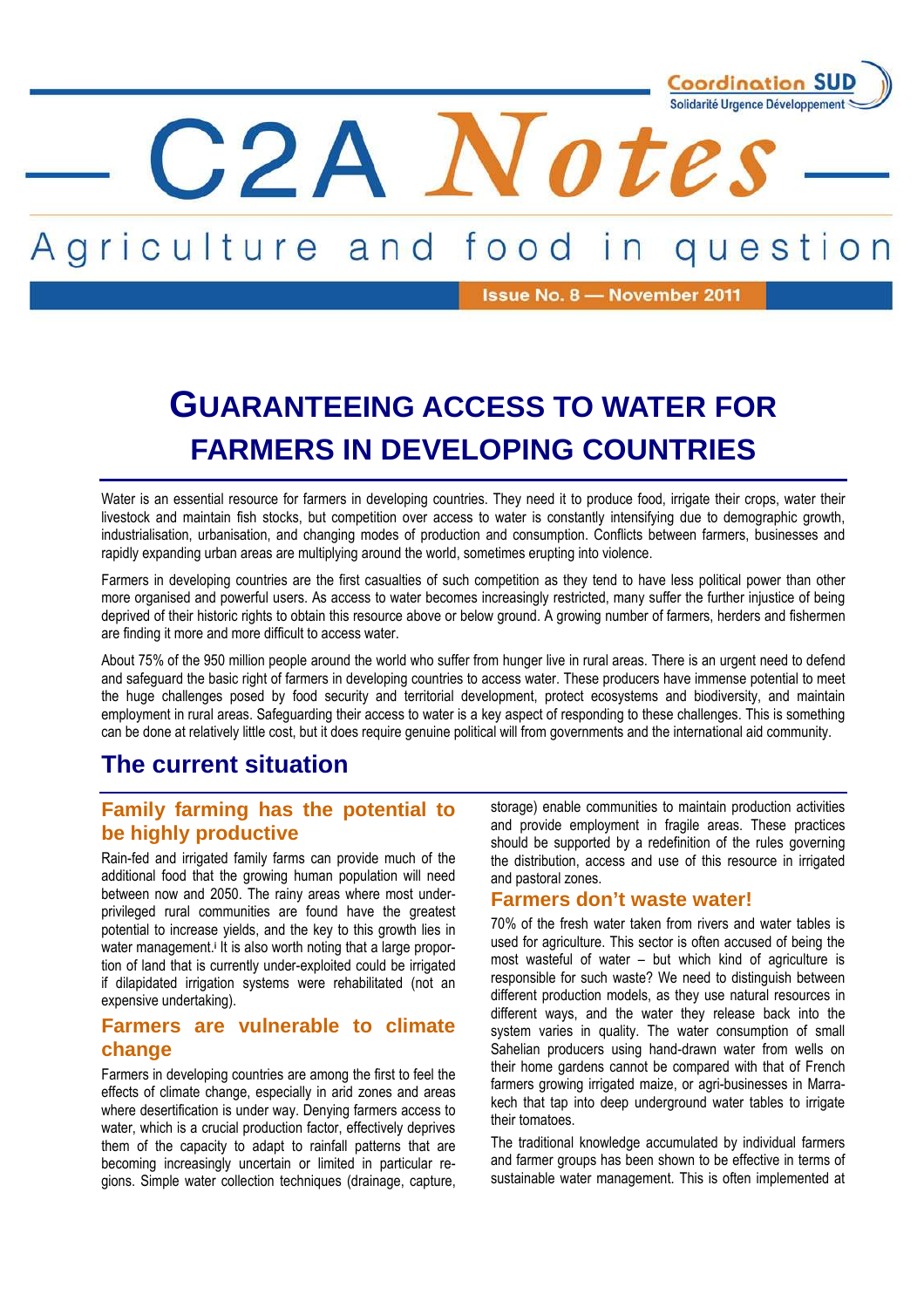the territorial level at which farmers collectively capture, share and distribute the resource. All the communities within the territory can then benefit from the recovery and use of ground water and replenished water tables.

Such knowledge and practices should be recognised and promoted as an alternative to the dominant capital-intensive model of agriculture, which often consumes vast amounts of water. Because family farming often uses more ecologically sound and sustainable modes of production that deliver better quality water back into the system, agriculture can actually help preserve this resource, provided there is support for appropriate agricultural models.

## **Water distribution cannot be dictated by the market**

In a context of so-called 'water scarcity', water multinationals and international institutions such as the World Bank have advocated various legal means of commoditising and negotiating rights to access and use water, arguing that the mechanisms for setting market prices will help facilitate the most 'productive' use of water. This commodification of the resource encourages uses that generate the greatest short-term economic returns, raising questions about the sustainability and social costs of such an approach to water management.

Farmers are the primary providers of foodstuffs and rural employment, and the guardians of biodiversity, yet they are marginalised by an open market for water because they lack the financial resources available to agro-industry, municipalities and the mining and tourism sectors. This system ultimately penalises all human societies.

#### *Widening gaps caused by the water law in Chile:*

*In Chile, the Water Law of 1981 introduced negotiable rights to use water that are based on private ownership rather than allocation, and can be negotiated like a commodity. This law aimed to increase the value of water and encourage investment in more efficient industrial and agricultural water use. The reform certainly helped improve efficiency, but there was a heavy price to pay as the trade-off was equity – the proportion of rights belonging to the poorest farmers has fallen by over 40% since 1981, small producers have been marginalised, indigenous communities have lost their use rights to mining companies,ii and rivers in some villages have dried up or become unusable due to over-exploitation and pollution by mining industries.iii*

*Some countries in Latin America, such as Bolivia, Peru and Ecuador, had planned to imitate the supposedly exemplary Chilean model promoted by neo-liberal economists. But these systems have proved to be exclusive, inefficient and contrary to the general interest. Over the last 30 years, indigenous groups and farmer movements in Andean countries have successfully opposed attempts to reform water legislation in order to defend their access to this resource.* 

So we should not see systematic recourse to the market in the name of 'modernisation' or creating a 'water economy' as a solution that is either effective or in the general interest. Water is a complex resource that can be shared in various ways (market-based and non-market based) that farmers can help co-exist.<sup>iv</sup> It is essential that the public authorities regulate the allocation of water, as it is a common good that should be physically and economically accessible to everyone, without exception, and whose primary use should be in the common interest.

## **Defending and securing farmers' rights to water**

## **Recognising rights to use and access water**

Large-scale land appropriations are partly fuelled by a desire to capture water flows. As available water becomes increasingly scarce, certain countries with limited water resources, such as Saudi Arabia, have decided to restrict agricultural production on their territory and invest in farming abroad. Africa only uses 2% of its water resources for agriculture, and has become a prime target for such investments: 45 million hectares of land on the continent have changed hands in transactions involving large-scale agricultural investment (World Bank, 2009). How many million cubic metres of water will be appropriated as well, and what effect will this have on local populations and the environment?

Denying farmers the right to access water not only deprives them of their means of subsistence, but also contributes to the economic and social destabilisation of certain areas, and may threaten the food sovereignty of the countries concerned. The water and land rights of these farmers, herders and fishermen urgently need to be secured by recognising local rights and incorporating them into national legislation.

#### **Land grabbing, water grabbing in Peru …**

Land grabbing often goes hand in hand with the appropriation of water rights. The company *Maple Ethanol SRL* has not only purchased over 10,000 hectares of land in the Piura region of northern Peru for sugar cane production, but also obtained exclusive rights to water in the River Chira, to the detriment of other users, including producer organisations and small and medium-sized enterprises. *http://www.coordinationsud.org/Agricultures-familiales-et*

As with land, the recognition and allocation of water rights should be accompanied by other measures, such as technical and financial support for farmers, remunerative prices, and the recognition and strengthening of farmer organisations, water users associations, etc. These measures should be taken into account in decentralisation processes.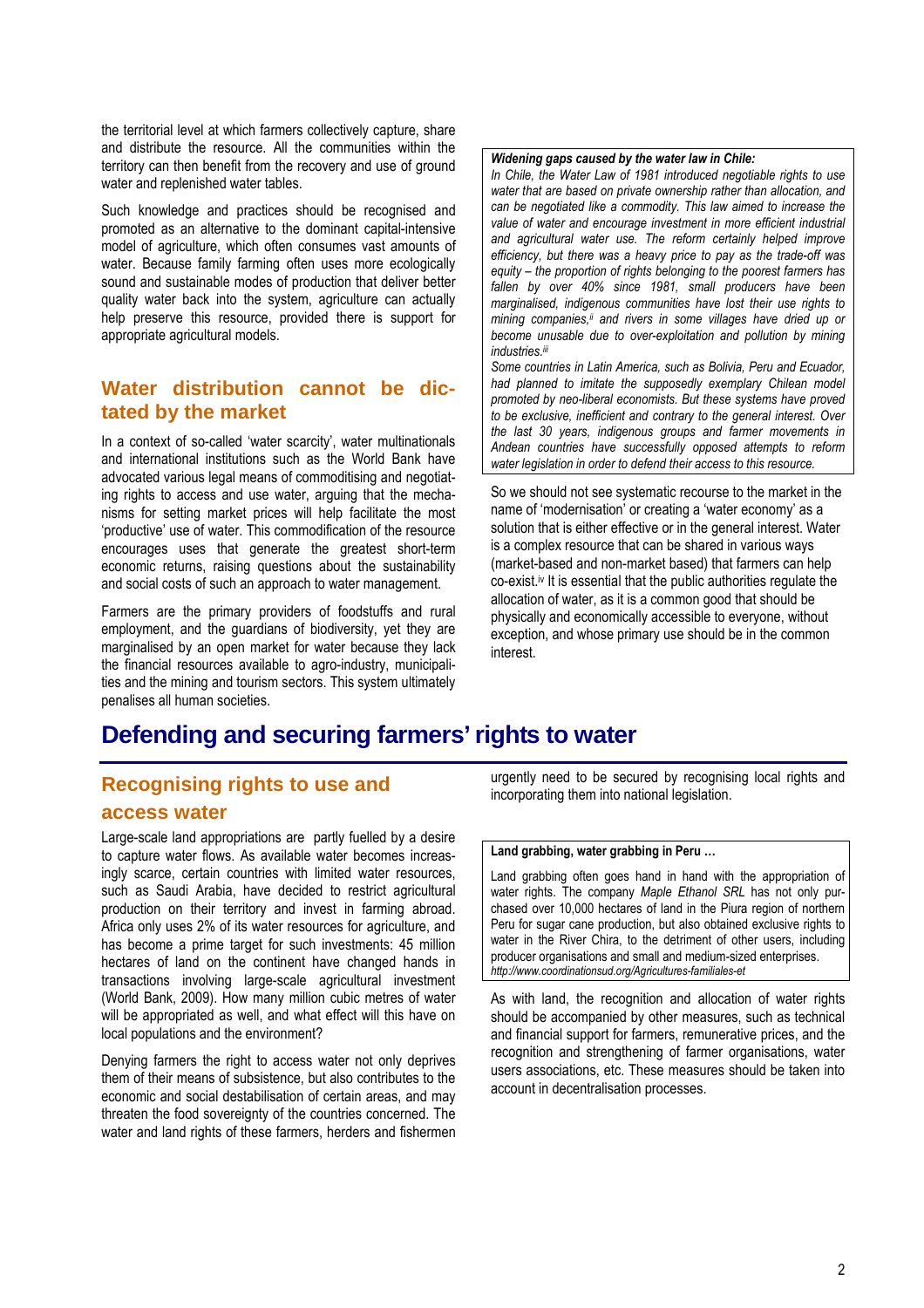## **Strengthening international law**

Basic human rights include the right to sufficient food and the right to water. The main legal basis for these rights is Article 11 of the International Covenant on Civil and Political Rights (ICCPR),<sup>v</sup> which recognises every individual's right to an adequate standard of living. Several international legal conventions explicitly recognise the 'right to water',<sup>vi</sup> but restrict this to personal and domestic use; the right to water for agriculture is enshrined in the right to sufficient food.vii In 1999 the ICCPR adopted General Comment 12 on the right to adequate food, which entails guaranteed and sustainable access to water resources for agriculture. International law thus aims to ensure that people are not deprived of their means of subsistence, including access to water for agriculture. Therefore, international organisations, national governments and civil society must ensure that farmers benefit from equitable access to water and water management systems.

## **Investing intelligently in water for agriculture**

## **For an alternative 'modernisation' of rain-fed and irrigated farming**

National governments and international public cooperation agencies (bilateral, multilateral, decentralised) need to increase their support for programmes to improve access to water for family farming. This means investing in 'a different kind of agricultural modernisation' that takes account of expertise in collective and individual water management involving users in socially managed water towers for gravitational irrigation and the management of pools and wells in desert areas, etc. In addition to establishing bodies to manage water resources in villages and rural communities, existing water management practices need to be improved or adapted, and equitable and efficient forms of management promoted. Investments in South East Asia should focus on improving the productivity of existing irrigated areas.

## **Supporting the widespread dissemination of simple techniques**

#### **Concrete projects based on simple techniques:**

Farming families in semi-arid areas of north eastern Brazil capture rainwater from their roofs and store it in tanks so that they can use it for domestic purposes and to irrigate their gardens. In northern Burkina Faso, farmers use donkeys or cattle to dig *zaϊ* (planting pits) in order to improve rainwater infiltration, restore highly degraded soils and significantly increase their cereal yields. In Madagascar, a network of artisans craftingvery simple drip irrigation systems out of local materials has been established, providing families with affordable means of irrigating gardens where they grow food for domestic consumption and for sale on the markets.

A key concern in every part of the world where rain-fed agriculture exists is improving agricultural practices, maintaining soil fertility, and enhancing its capacity to retain water in order to use water in the ecosystem more efficiently. This can be done by financing and promoting simple, inexpensive technologies that are already used to collect, distribute and store rainwater (small dams, individual tanks, micro-irrigation, etc.). Doubling the amount of irrigated land in sub-Saharan Africa could increase its contribution to global food supply by 5% to 11% between now and 2050.viii However, more investment in infrastructures will be needed if irrigated areas are extended.

## **Adapting investment to local management capacities**

Hydro-agricultural developments need to be undertaken on a scale that allows local people to manage them in an effective and sustainable manner. If these investments in small- and large-scale irrigation are to be sustainable, projects need to take account of traditional management methods and adapt to local practices – which means involving users in project design and implementation.

#### **The impact of deregulating water in the Philippines:**

The Angat reservoir is used to irrigate 30,000 ha of rice fields, generate electricity and provide 97% of the drinking water consumed by the population of Manila. In 1997-1998, following recommendations by the World Bank and the Asian Development Bank, the government decided to deregulate the water sector, and accordingly reconsidered traditionally allocated water rights and privatised the management of this reservoir. This had a devastating effect on local farmers - halving production in the space of 10 years and leaving them much poorer and unable to pay the fees to maintain the canals.

### **Putting skills before cement**

Investment in water for agriculture should not focus solely on financing infrastructures. It should also take account of the training needs of the actors who use and manage water, especially farmers, and envisage support to strengthen water users' associations and 'modernise' or create new, multi-actor institutions to manage water resources. Farmers in developing countries should be able to appropriate this modernisation process, with support from competent technical services.

**Desperate need for skills in Ethiopia**: An evaluation of irrigation projects in the Oromia region in 2006 indicated that 40% of irrigated areas are under-used, 50% of developed land is under some form of irrigation, and that 15 areas (amounting to 2,112 ha) have been abandoned. Other studies on small-scale irrigation highlighted the technical services' lack of skills and resources, and found that the interaction between these services and water users is a major obstacle to establishing sustainable water management structures.